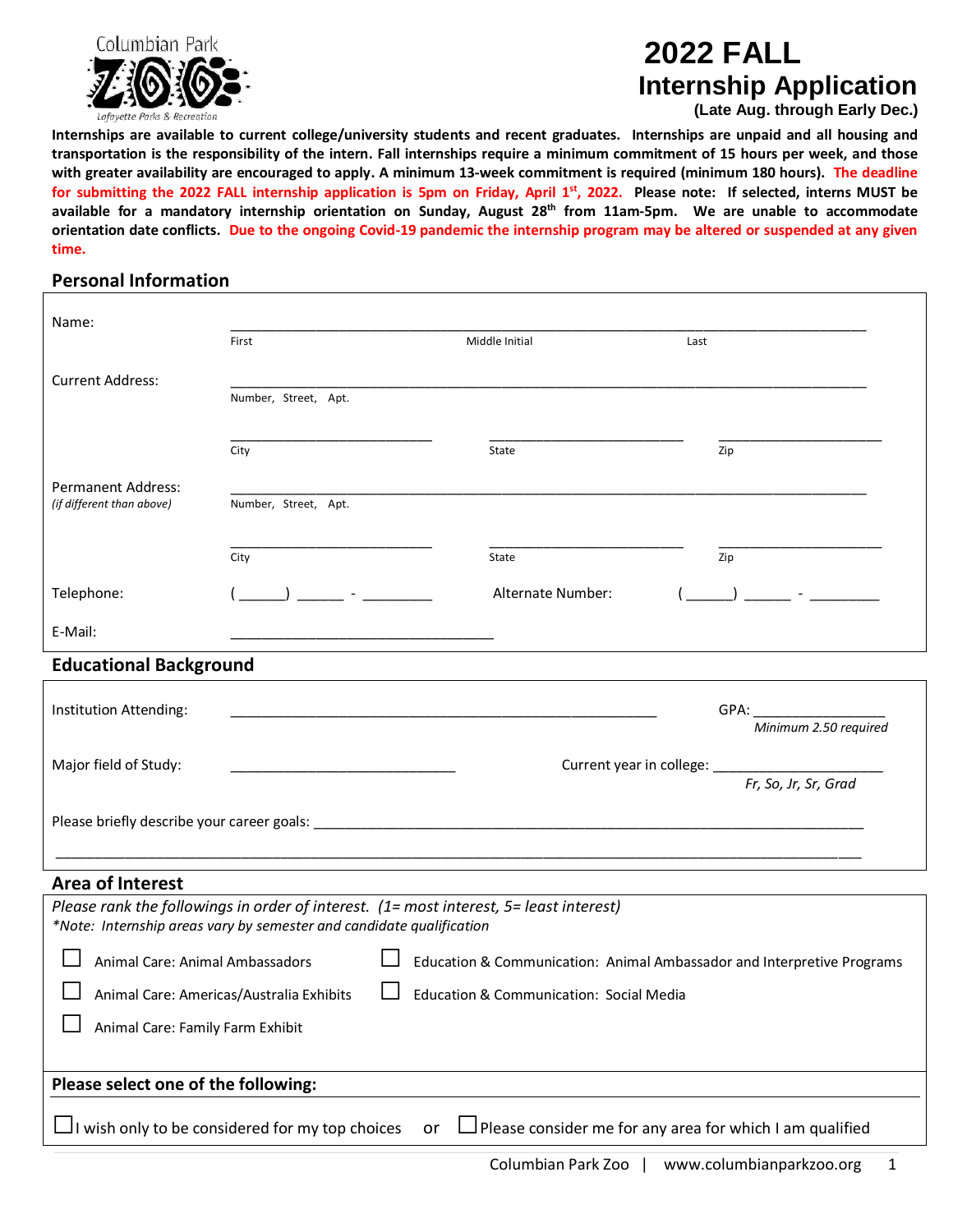## **Availability**

|                                                                                                                         | Desired end date                                                                                                                                                                                                                                            |  |  |  |
|-------------------------------------------------------------------------------------------------------------------------|-------------------------------------------------------------------------------------------------------------------------------------------------------------------------------------------------------------------------------------------------------------|--|--|--|
| Are you able to commit to a 13-week minimum period?                                                                     | Yes<br>No                                                                                                                                                                                                                                                   |  |  |  |
| Are you able to work on weekends and holidays?                                                                          | Yes<br><b>No</b>                                                                                                                                                                                                                                            |  |  |  |
| Are you applying with full-time or part-time availability?                                                              | Full-Time (40hrs/wk)<br>Part-Time (<40 hrs/wk)                                                                                                                                                                                                              |  |  |  |
| If not available full time, how many hours per<br>week can you commit to the program?                                   | * Please use the schedule sheet to clearly indicate your weekly availability                                                                                                                                                                                |  |  |  |
| Please list any days/times that you will not be available:                                                              |                                                                                                                                                                                                                                                             |  |  |  |
| <b>Goals</b>                                                                                                            |                                                                                                                                                                                                                                                             |  |  |  |
| Please describe what you hope to gain from an internship with the Columbian Park Zoo:                                   |                                                                                                                                                                                                                                                             |  |  |  |
|                                                                                                                         |                                                                                                                                                                                                                                                             |  |  |  |
|                                                                                                                         |                                                                                                                                                                                                                                                             |  |  |  |
|                                                                                                                         |                                                                                                                                                                                                                                                             |  |  |  |
| Please indicate any previous work, volunteer, or internship experience as it relates to your selected area of interest: |                                                                                                                                                                                                                                                             |  |  |  |
|                                                                                                                         |                                                                                                                                                                                                                                                             |  |  |  |
| Are you applying for school credit if selected for this internship?                                                     | Yes<br>No                                                                                                                                                                                                                                                   |  |  |  |
| <b>Emergency Contact Information</b>                                                                                    |                                                                                                                                                                                                                                                             |  |  |  |
|                                                                                                                         | Phone: ( ______ ) ______ - _____________                                                                                                                                                                                                                    |  |  |  |
|                                                                                                                         |                                                                                                                                                                                                                                                             |  |  |  |
| Does the applicant have any disability, allergy or special need?<br>If yes, please specify below:                       | $\sqcup$ NO<br><b>YES</b>                                                                                                                                                                                                                                   |  |  |  |
|                                                                                                                         | The Zoo will make reasonable accommodations to allow the participation of individuals with disabilities in accordance with<br>the Americans with Disabilities Act. It is our goal to provide a safe program environment and to be as inclusive as possible. |  |  |  |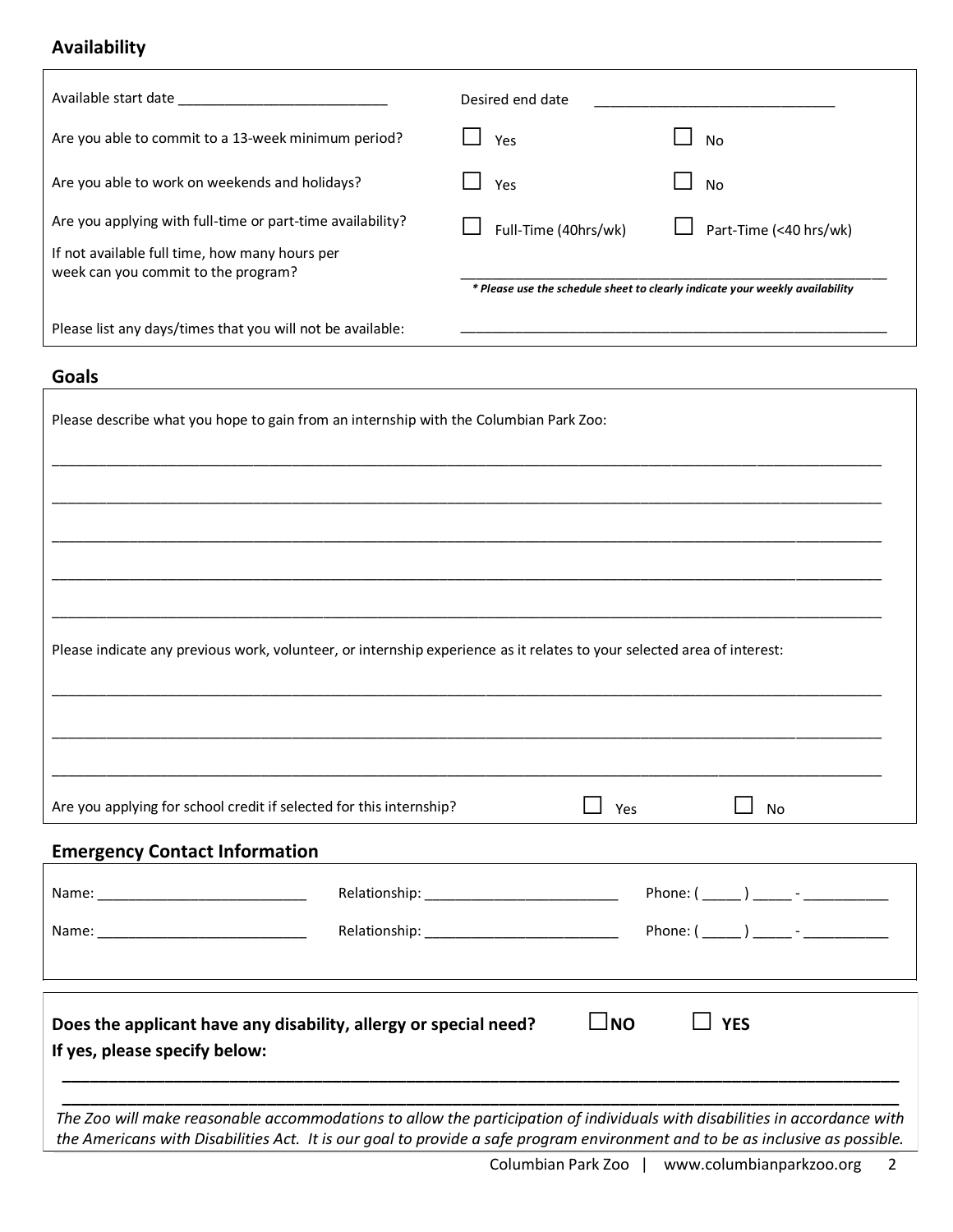## **Columbian Park Zoo Fall Internship Availability Schedule**

Name: \_\_\_\_\_\_\_\_\_\_\_\_\_\_\_\_\_\_\_\_\_\_\_\_\_\_\_ Semester: \_\_\_\_\_Fall 2022\_\_\_\_

Works shifts can begin as early as 8am or end as late as 5pm, 7 days a week. Please indicate all blocks of time you are available to work. Consider travel time to and from the Zoo. Shifts 3 hours in length or more are required.

|             | Sunday | Monday | <b>Tuesday</b> | Wednesday | Thursday | Friday | Saturday |
|-------------|--------|--------|----------------|-----------|----------|--------|----------|
| 8am         |        |        |                |           |          |        |          |
| 8:30        |        |        |                |           |          |        |          |
| 9am         |        |        |                |           |          |        |          |
| 9:30        |        |        |                |           |          |        |          |
| 10am        |        |        |                |           |          |        |          |
| 10:30       |        |        |                |           |          |        |          |
| 11am        |        |        |                |           |          |        |          |
| 11:30       |        |        |                |           |          |        |          |
| <b>Noon</b> |        |        |                |           |          |        |          |
| 12:30       |        |        |                |           |          |        |          |
| 1pm         |        |        |                |           |          |        |          |
| 1:30        |        |        |                |           |          |        |          |
| 2pm         |        |        |                |           |          |        |          |
| 2:30        |        |        |                |           |          |        |          |
| 3pm         |        |        |                |           |          |        |          |
| 3:30        |        |        |                |           |          |        |          |
| 4pm         |        |        |                |           |          |        |          |
| 4:30        |        |        |                |           |          |        |          |
|             |        |        |                |           |          |        |          |
| 5pm         |        |        |                |           |          |        |          |